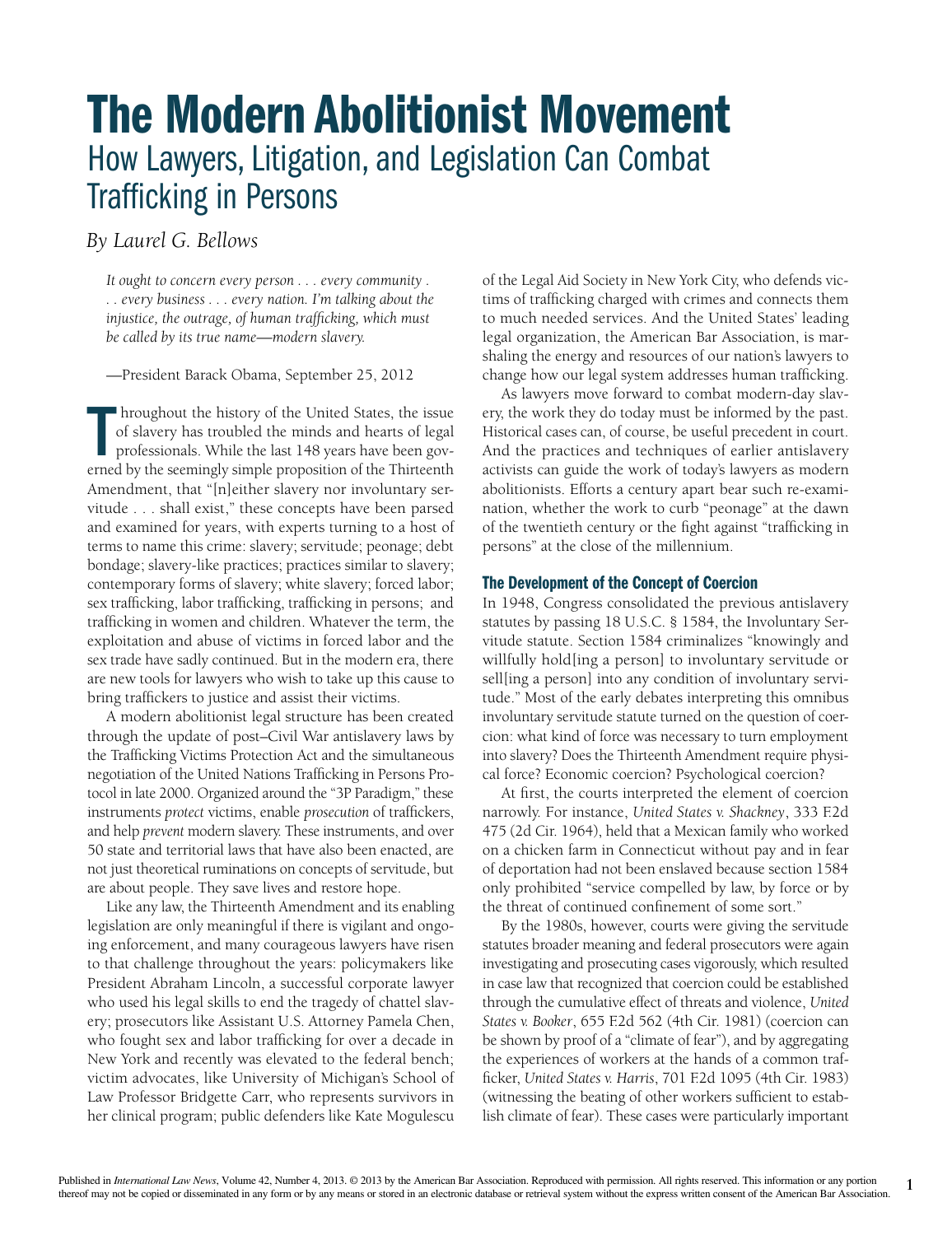once it was established that victims were under no affirmative duty to attempt to escape once having been placed in fear. *United States v. Bibbs*, 564 F.2d 1165 (11th Cir. 1977). A circuit split with *Shackney* arose in the mid-1980s when the Ninth Circuit recognized that "the methods of subjugating people's wills have changed from blatant slavery to more subtle, if equally effective, forms of coercion" such as psychological manipulation and passport confiscation in *United States v. Mussry*, 726 F.2d 1448 (9th Cir. 1984). The recognition of these subtler means of coercion came at the same time as courts were confronting similar issues in related areas of the law, such as battering defenses and Stockholm Syndrome.

The resolution of the circuit split, however, reset the antislavery statutes back to 1865. In *United States v. Kozminski*, 487 U.S. 931 (1988), two intellectually disabled men had been forced to live and work on a dairy farm through threats of institutionalization, isolation, lack of pay, and horrible living conditions. Despite these facts, the Supreme Court held that psychological coercion was insufficient to support a conviction because it felt that the intent of the framers of the Thirteenth Amendment was to end a "condition of servitude in which the victim is forced to work for the defendant by the use or threat of physical restraint or physical injury, or by the use or threat of coercion through law or the legal process." While restricting the coverage of the antislavery statutes to physical coercion, the *Kozminski* Court left the door open for examination of how that coercion could be achieved by taking advantage of the victim's vulnerability.

[A] child who is told he can go home late at night in the dark through a strange area may be subject to physical coercion that results in his staying, although a competent adult plainly would not be. Similarly, it is possible that threatening an incompetent with institutionalization or an immigrant with deportation could constitute the threat of legal coercion that induces involuntary servitude, even though such a threat made to an adult citizen of normal intelligence would be too implausible to produce involuntary servitude.

Moreover, the Court suggested that, if it was the wish of Congress to bring wholly psychological coercion into the federal antislavery statutes, it would need to affirmatively do so.

**Laurel G. Bellows** (aba-immpast-pres@staff.abanet.org), *immediate past president of the ABA, is the founder of The Bellows Law Group, P.C. She is an experienced business lawyer and mediator who counsels senior executives and corporations, in the United States and internationally, on employment matters, severance agreements, incentive compensation, and workplace disputes. She has served as chair of the ABA's policymaking House of Delegates and as chair of the ABA Commission on Women in the Profession. Bellows was the second female president of the Chicago Bar Association, where she founded the Women's Alliance.*

Following *Kozminski*, courts continued to wrestle with the concept of coercion. *United States v. Alzanki*, 54 F.3d 994 (1st Cir. 1995), bridged the holding in *Kozminski* and the forwardlooking case law of *Booker*, *Bibbs*, and *Harris* (*see supra* p. 4) by upholding a domestic servitude conviction in which the maid was held in service through both physical and psychological coercion through threatened abuse of legal process by deportation and threats of injury to her family. Indeed, the court was willing to credit that the victim's fear was fueled by witnessing Mr. Alzanki commit acts of domestic abuse against his co-defendant. The landscape of coercion expanded within the narrowed parameters of the *Kozminski* holding.

## United States Federal Law: The Trafficking Victims Protection Act

By the late 1990s, a consensus had emerged that the laws and treaties on the books were insufficient to capture the full range of coercion that traffickers employ. Albeit a dozen years after the fact, Congress responded to Justice O'Conner's invitation in *Kozminski* by establishing psychological coercion as a federal cause of action through the Trafficking Victims Protection Act of 2000 (TVPA). Congress redefined coercion to mean "(A) threats of serious harm to or physical restraint against any person; (B) any scheme, plan, or pattern intended to cause a person to believe that failure to perform an act would result in serious harm to or physical restraint against any person; or (C) the abuse or threatened abuse of the legal process."

In addition to focusing on international engagement, the TVPA included new criminal statutes to better capture the modern features of slavery. The TVPA created new forced labor and sex trafficking statutes, 18 U.S.C. §§ 1589 and 1591, making it unlawful to compel labor or services or commercial sex acts through the newly expanded coercion standard. These statutes specifically define "serious harm" to include "any harm, whether physical or nonphysical, including psychological, financial, or reputational harm that is sufficiently serious, under all the surrounding circumstances, to compel a reasonable person of the same background and in the same circumstances to perform or to continue performing labor or services in order to avoid incurring that harm."

Any doubt as to whether the body of case law would apply to the updated antislavery statutes of the TVPA was resolved by the First Circuit in *United States v. Bradley*, 390 F.3d 145 (1st Cir. 2004) (Jamaican men held in forced labor as lumberjacks through threats of serious harm and document confiscation). While the type of compulsion had expanded to include psychological harm and threats of deportation, elements of prior slavery cases such as climate of fear, lack of duty to escape, and the secondary effect of coercion could still be used to explain the dynamic of enslavement in the modern era.

In the last decade, this recognition of the many ways that coercion plays out in the complex dynamic of master and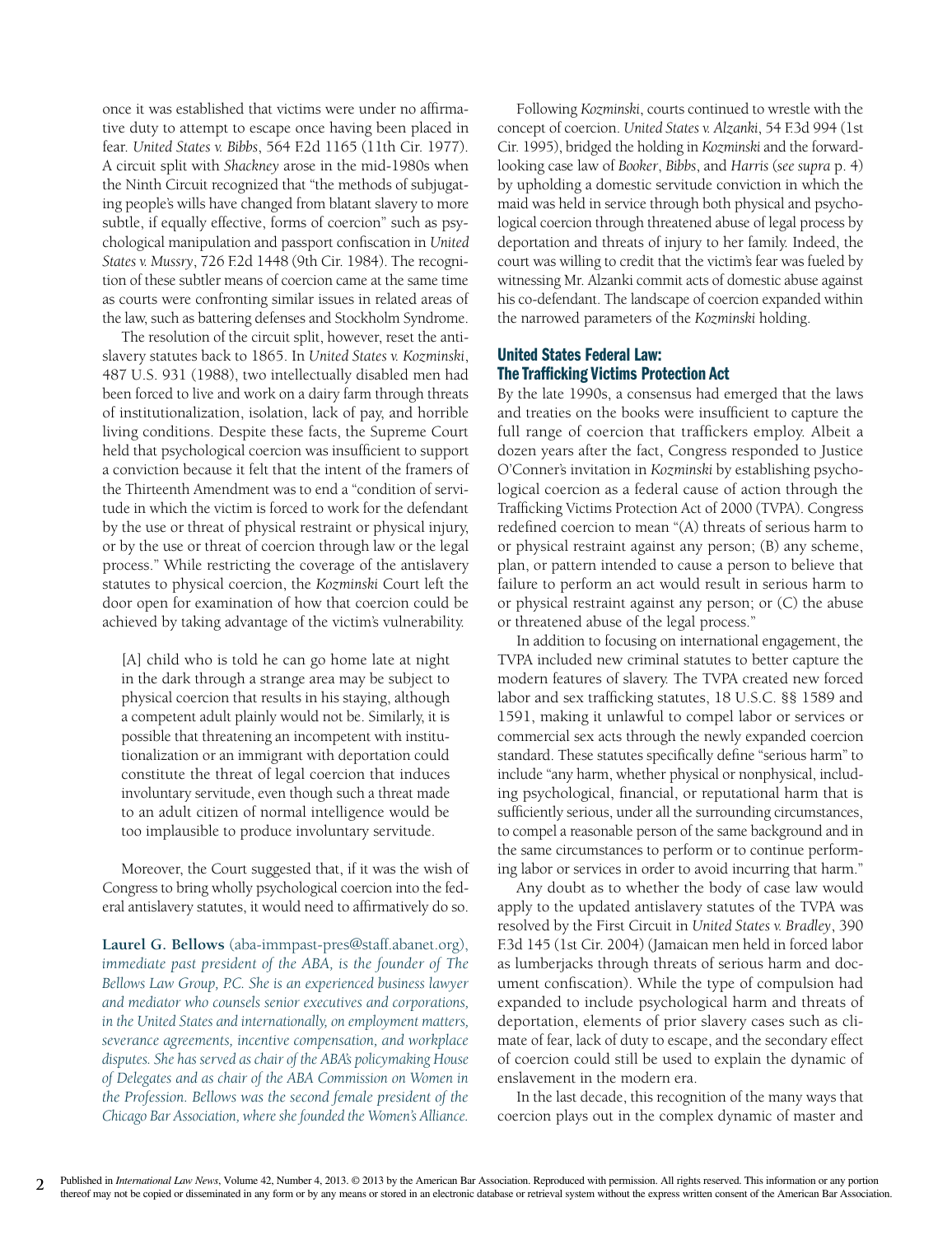servant has been especially important in domestic servitude cases, as maids often labor behind closed doors without other victims to corroborate their accounts. *See, e.g., United States v. Calimlim*, 538 F.3d 706 (7th Cir. 2008) (domestic servant kept in total isolation by a family for 19 years, working from dawn to late at night under threat of deportation and not being able to send money to her family); *United States v. Udeozor*, 515 F.3d 260 (4th Cir. 2008) (use of rape as weapon of coercion against teenaged domestic servant in addition to beatings and noncompensated work in home and medical office); and *United States v. Djoumessi*, 538 F.3d 547 (6th Cir. 2008) (sexual assaults by man of the house properly considered part of the landscape of coercion in case involving teenaged domestic servant). Mirroring the farm worker cases of the early 1980s, post-TVPA courts are recognizing that coercive force can negate even a victim's physical absence from the traffickers. The Eighth Circuit has gone so far as to rule that the victims' short-term departure from the country did not negate coercion where they reasonably believed they had no choice but to return to the United States to pay off their debts or face serious harm. *United States v. Farrell*, 563 F.3d 364 (8th Cir. 2009).

While these opinions show that there has been forward progress in federal courts across the United States, increased enforcement efforts reveal familiar patterns of abuse: traffickers who used threats of deportation, violence, and sexual abuse to hold young, undocumented Central American women and girls in servitude as bar girls; sex traffickers who targeted U.S.–citizen single mothers from troubled backgrounds for forced prostitution; gang members who used girls as young as 12 for prostitution; those who used beatings, threats, and sexual assault to force Eastern European victims to work in massage parlors.

What has changed? People all over the world are beginning to care, shining a light into the dark places where traffickers profit, rejecting the demand that fuels sex trafficking and forced labor, and standing up for the victims. But to move this crime even further out of the shadows, it takes engagement, commitment, and political will.

## Owning Up to the Responsibility

While this crime still goes widely undetected, governments around the world have been stepping up to their responsibility to combat modern slavery—at least on paper. Circling the globe, governments in more than 140 countries have criminalized sex and labor trafficking in a way that reflects a contemporary interpretation of modern slavery. In just over 13 years, more than 150 countries have acceded to the United Nation's Protocol to Prevent, Suppress and Punish Trafficking in Persons, Especially Women and Children to the United Nations Convention on Transnational and Organized Crime (the "Palermo Protocol" ), which contains provisions similar to those of the TVPA. In the United States, our government continues to update our own laws and encourage governments around the world to address this problem. These are no small accomplishments.

Yet a law, no matter how well devised, cannot on its own solve the problem of modern slavery. It's a tool that can help deliver outcomes: prosecuting and punishing traffickers, and providing support and services to victims.

But just as the evolution of the case law dealing with slavery has been an important process, it is by no means the limit of what governments or the legal community can or should contribute to this effort. As this article has shown, law and jurisprudence have caught up with the way modern slavery occurs in the twenty-first century. And, like the laws that provide governments the structures needed to combat modern slavery, an up-to-date legal framework provides strong guidance for lawyers dealing with this issue.

But what is the role of lawyers in this struggle, and how will this legal history help inform their work?

Within the justice system, the importance of legal professionals is clear. Judges, prosecutors, public defenders, and victim advocates are central to the process of prosecuting traffickers and providing justice for survivors of trafficking. They also are well-positioned to identify potential trafficking victims who may come in contact with the courts under a wide range of circumstances. For example, a public defender may discover that a client charged with prostitution or an immigration violation is in fact a victim of trafficking whose involvement with other crimes resulted from that exploitation. If the concepts related to exploitation—such as psychological coercion—are misunderstood by attorneys, opportunities to bring victims out of exploitation and provide them a measure of justice may be lost.

The ABA's Task Force on Human Trafficking has trained more than 500 lawyers and allied professionals to understand the barriers victims face in accessing help and resources. The task force is developing an online database of resources, materials, and legal-services programs for training and supervising volunteer lawyers. For more information regarding these activities, visit www.ambar.org/trafficking.

There is another way that attorneys can play a role. While fighting modern slavery will necessarily always have a strong criminal law component, in recent years it has become clear that the private sector also has an important stake in this effort and that corporate counsel and those representing business clients can push the cultural and social change needed to break the cycle of demand and exploitation.

It's an unfortunate reality that many of the products that American consumers rely on every day—from cotton to coffee to cellphones to fish—arrive at our markets via supply chains often tainted by forced labor. This problem touches all our lives, and making headway toward a solution requires the commitments and contributions of private-sector leaders. The good news is that many companies have made commitments to address this problem and have started taking a look at their own supply chains.